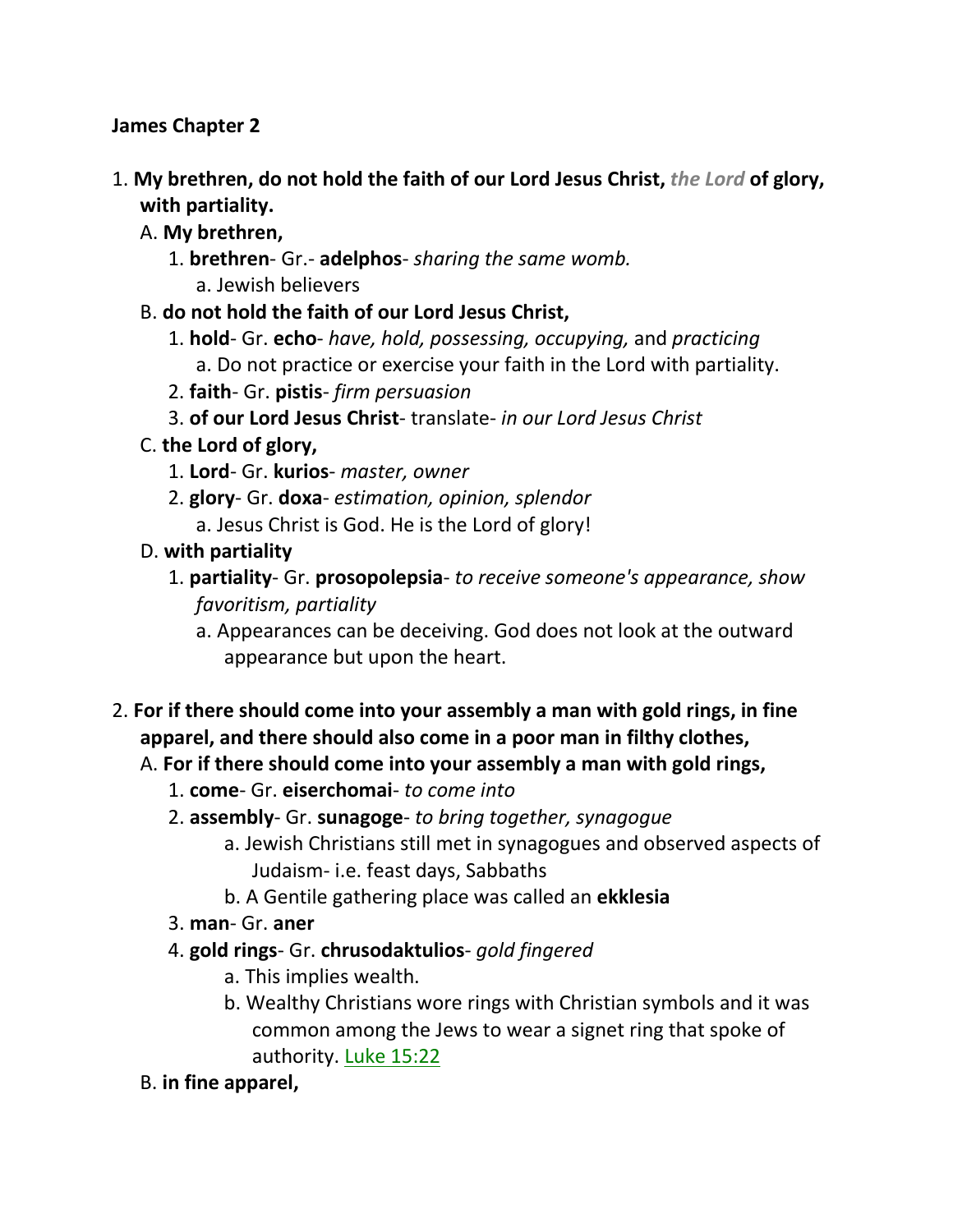- 1. **fine** Gr. **lampros** *shining, resplendent, brilliant*
- 2. **apparel-** Gr. **esthes**
- C. **and there should also come in a poor man in filthy clothes**
	- 1. **come** Gr. **eiserchomai-** *to come into*
	- 2. **poor** Gr. **ptochos** *destitute of wealth, influence, position, honor*
		- a. Both the rich and poor equally need God and need to be taught things of God. They need to come into church together and sit together and learn of the Lord.
		- b. Status of the world needs to be stripped off at the church door. We all need to sit at the feet of our Lord and be taught. We were all spiritually destitute, but now in Christ we all have been made rich!
		- c. Jesus was born into a place of poverty. However, soon He was provided for richly through the wise men and later on in His ministry by wealthy persons who gave into His ministry.
	- 3. **filthy** Gr. **rhuparos** *to be dirty, grow filthy, defiled*
	- 4. **clothes** Gr. **esthes**
- 3. **and you pay attention to the one wearing the fine clothes and say to him, "You sit here in a good place," and say to the poor man, "You stand there," or, "Sit here at my footstool,"** 
	- A. **and you pay attention to the one wearing the fine clothes and say to him,**
		- 1. **pay attention** Gr. **epiblepo** *to turn the eyes upon, to look upon, gaze upon, to look up to, regard*
		- 2. **wearing** Gr. **phoreo** *to bear constantly, wear*
		- 3. **fine clothes** Gr. **lampros esthes**
	- B. **you sit here in a good place,**
		- 1. **sit-** Gr. **kathemai**
		- 2. **good place** Gr. **kalos** *in a good place, comfortable, in honor*
			- a. The official who directed people to their seats was called the  $\overline{11}$ (*Chazzan*) *i.e.*, the man who "had charge" is supposed to point the poor man to his place at the other end of the synagogue, far from sight and hearing, giving him, it may be, the alternative of a seat on the ground, just below what we should call the "stall," in which the rich man was invited to take his place, with a stool for his feet to rest on.
			- b. It is scriptural to respect and honor to honor is due, but it is not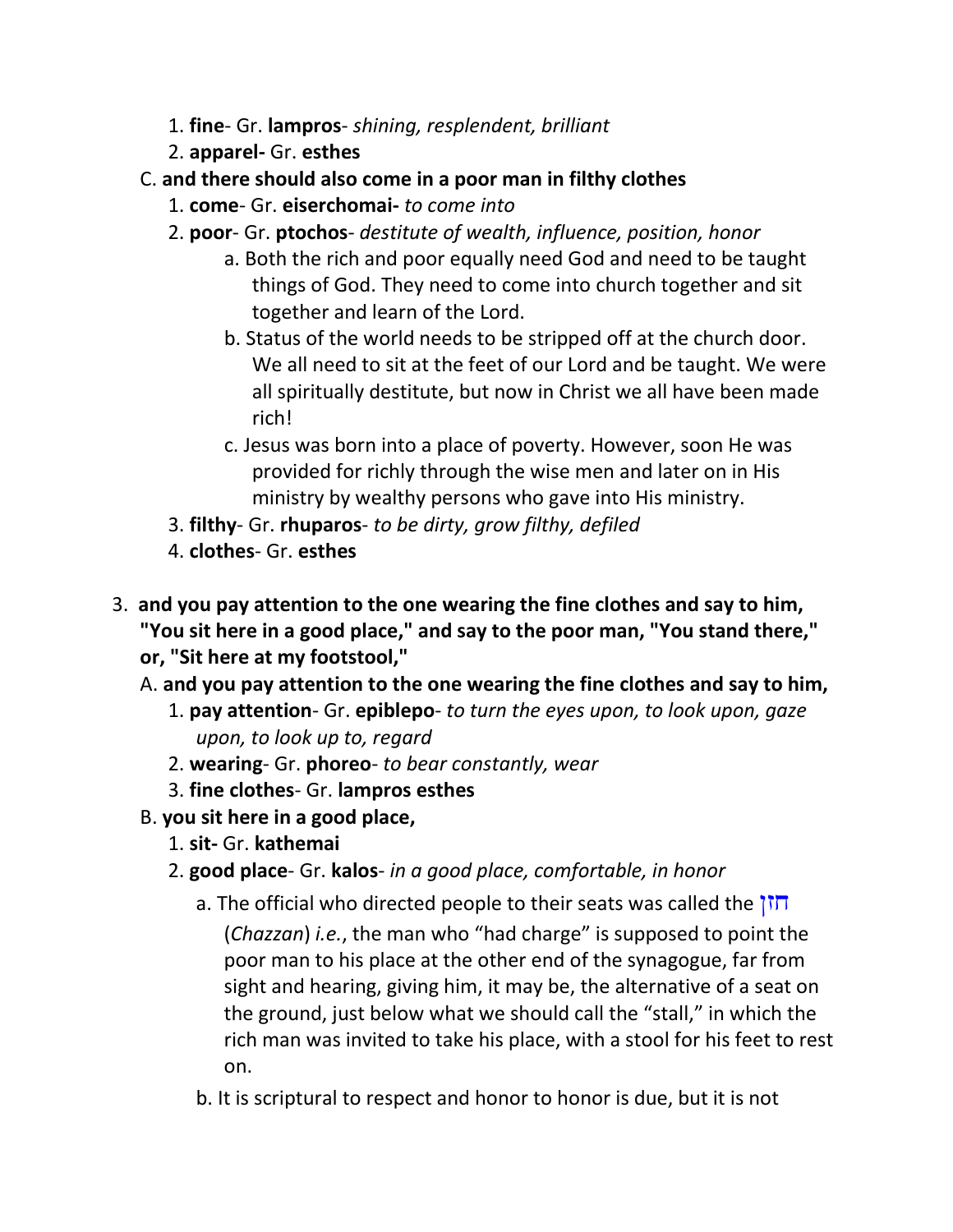scriptural to discriminate based upon wealth.

## C. **and say to the poor man**

- 1. **poor** Gr. **ptochos**
	- a. It was common in the first century that the rich oppressed the poor. James speaks to this problem a number of times in this book.
- 2. **man** Gr. **aner**
- D. **you stand there,**
	- 1. **stand**-Gr. **histemi**
- E. **or sit here at my footstool.**
	- 1. **sit** Gr. **kathemai**
	- 2. **footstool-**Gr. **hupopodion** *support under the feet*
- 4. **have you not shown partiality among yourselves, and become judges with evil thoughts?** 
	- A. **shown partiality** Gr. **diakrino** *to separate, make a distinction, discriminate, to prefer, to determine, give judgment, decide a dispute*
	- B. **among yourselves**
		- 1. believers
	- C. **become judges** Gr. **ginomai krites-** *become critics*
	- D. **evil-** Gr. **poneros**
	- E. **thoughts** Gr. **dialogismos** *the thinking of a man deliberating with himself, a thought, inward reasoning, a deliberating, questioning about what is true.*
		- 1. God warns us against judging because we are often prone to evil thoughts.
		- 2. We are to judge fruit but not people's heart based upon their appearance. Only God sees the heart. 1 Sam. 16:7
- 5. **Listen, my beloved brethren: Has God not chosen the poor of this world** *to be* **rich in faith and heirs of the kingdom which He promised to those who love Him?** 
	- A. **Listen** Gr. **akouo**
	- B. **my beloved brethren,**
		- 1. **beloved** Gr. **agapetos**
		- 2. **brethren** Gr. **adelphos**
			- a. This is common term in the NT when correction is being given.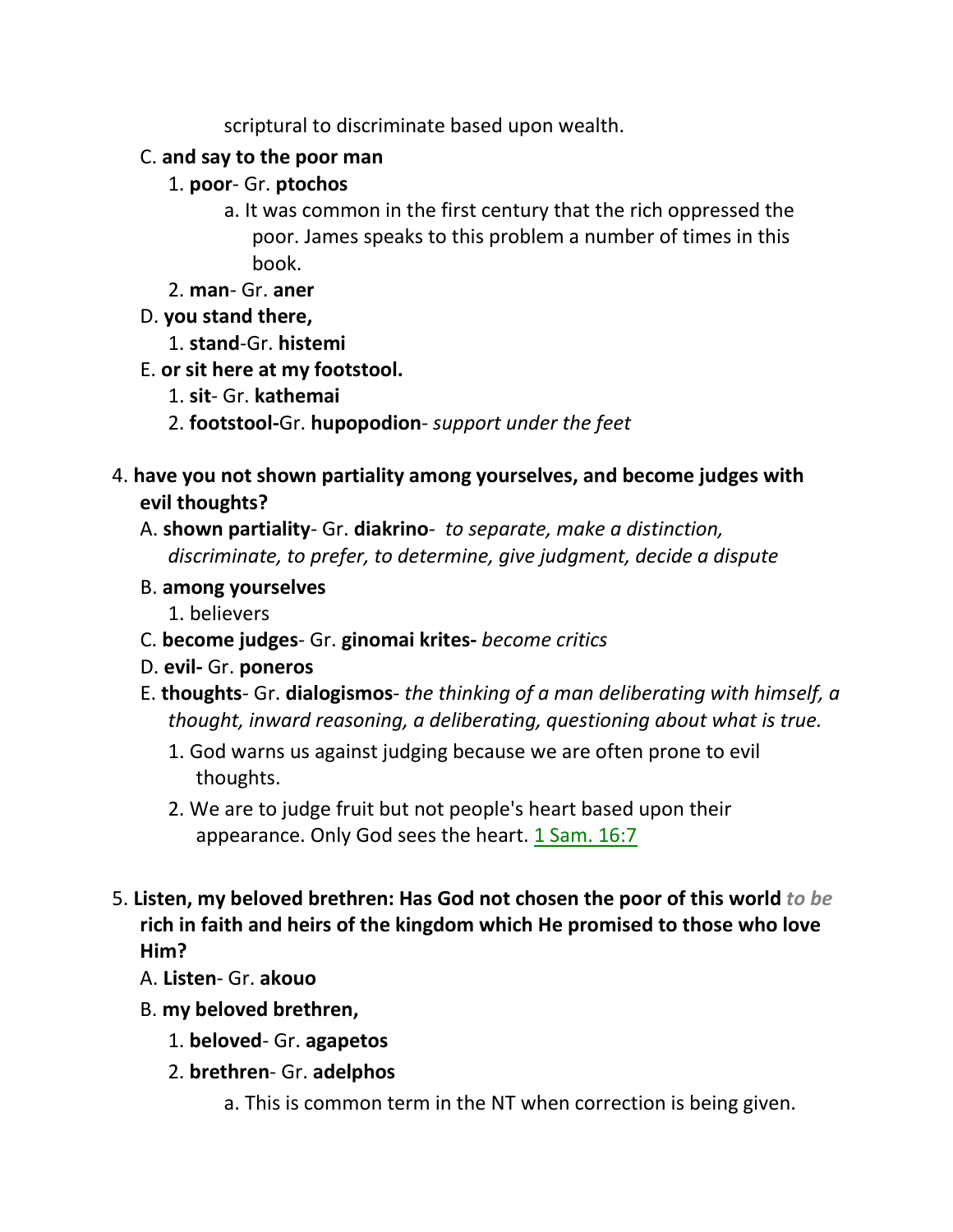- b. People need to know they are valued and cared for when they are being corrected.
- C. **Has not God chosen the poor of this world to be rich in faith and heirs of the kingdom which He has promised to those who love Him?**
	- 1. **chosen** Gr. **eklegomai** *to pick out, choose, to pick or choose out for one's self*
	- 2. **poor** Gr. **ptochos** *destitute of wealth, influence, position, honor*
		- a. He did not chose them because they are poor. They were chosen because they were the ones who answered the call for salvation. Often rich people feel no need for God. Many more poor will come to Christ because they feel the need for God. Those who are not chosen are those who did not heed the call of God. Matt. 22:2-14
		- b. God did not chose many who were rich, powerful, and influential because few of them answered his call for salvation. 1 Cor. 1:26
	- 3. **world** Gr. **kosmos**
	- 4. **rich** Gr. **plousios**
		- a. It is much better to be rich in faith than rich in finances.
		- b. Being rich in faith can be a doorway to riches in finances because prosperity is part of redemption. Many that are rich in faith for salvation, are not rich in faith towards finances however.

## 5. **faith**- Gr. **pistis**

- 6. **heirs** Gr. **kleronomos** *one who receives by lot, an heir, one who receives his allotted possession by right of sonship, one who has acquired or obtained the portion allotted to him*
	- a. You can be allotted an inheritance by God but not necessarily acquire it for use in this life. It is possible to not acquire your inheritance allotted to you in this life because of unbelief.
	- b. We receive our inheritance through faith and patience. Heb. 6:12

## 7. **kingdom**- Gr. **basileia**

a. We spiritually are part of a kingdom and not a democracy. We are ruled by a King.

#### 8. **promised**- Gr. **epaggello**

- 9. **love** Gr. **agape**
	- a. If we love God we will keep His commandments. John 14:15 His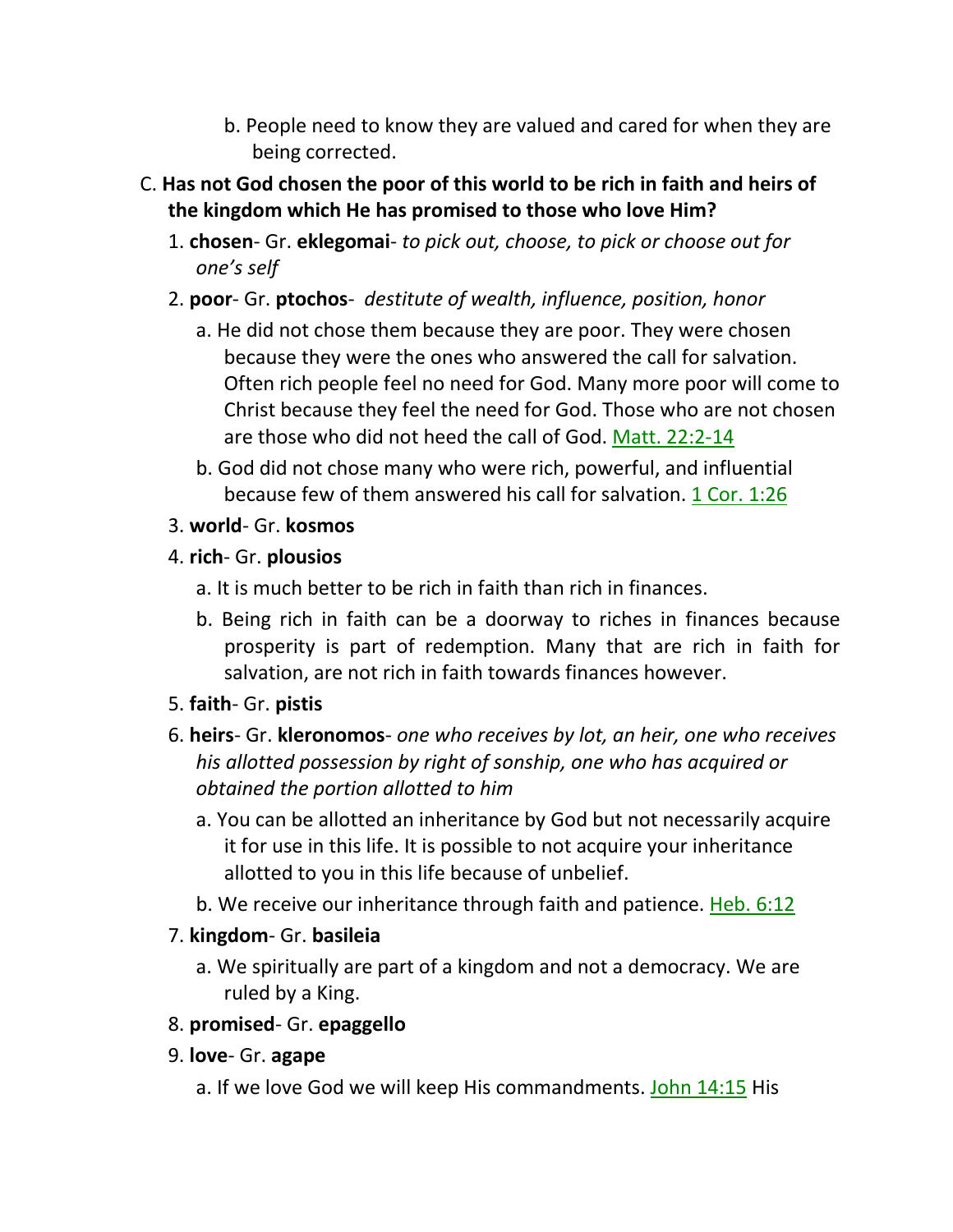commandments are to believe upon His Son and love one another. 1 John 3:23 Loving others can only be realized by believing upon the Son. Love for others comes as a gift by believing upon the Son.

6. **But you have dishonored the poor man. Do not the rich oppress you and drag you into the courts?** 

## A. **But you have dishonored the poor man**

1. **dishonored**- Gr. **atimazo**- *dishonor, disesteem, insult, treat with contempt*

a. All men should be honored because they are creations of God and are made in His image.

- 2. **poor** Gr. **ptochos**
- 3. **man-** *not in Greek- omit*

## B. **Do not the rich oppress you and drag you into the courts**

1. **rich-** Gr. **plousios**

2. **oppress**- Gr. **katadunasteuo-** *to exercise harsh control over one, to use one's power against one, to put under subjection to*

> a. Many governments make as many people poor so they can be controlled by them. This is even happening in the U.S. with the influence of socialism. Socialism and Communism promises a chicken in every pot, but what ends up happening is that the people end up poor and the government has all the chickens!

- 3. **drag** Gr. **helkuo** *to draw, drag off, impel*
- 4. **courts** Gr. **kriterion** *the instrument or means of trying or judging anything, the place where judgment is given*

## 7. **Do they not blaspheme that noble name by which you are called?**

- A. **blaspheme** Gr. **blasphemeo**-*to speak reproachfully, rail at, revile, calumniate*, *blaspheme*
- B. **noble** Gr. **kalos** *beautiful, handsome, excellent, eminent, choice, surpassing, precious, useful, suitable, commendable, admirable; good, excellent in its nature and characteristics, and therefore well adapted to its ends*
	- 1. The name of Jesus is all of these things!
- C. **name** Gr. **onoma** *the name is used for everything which the name covers,*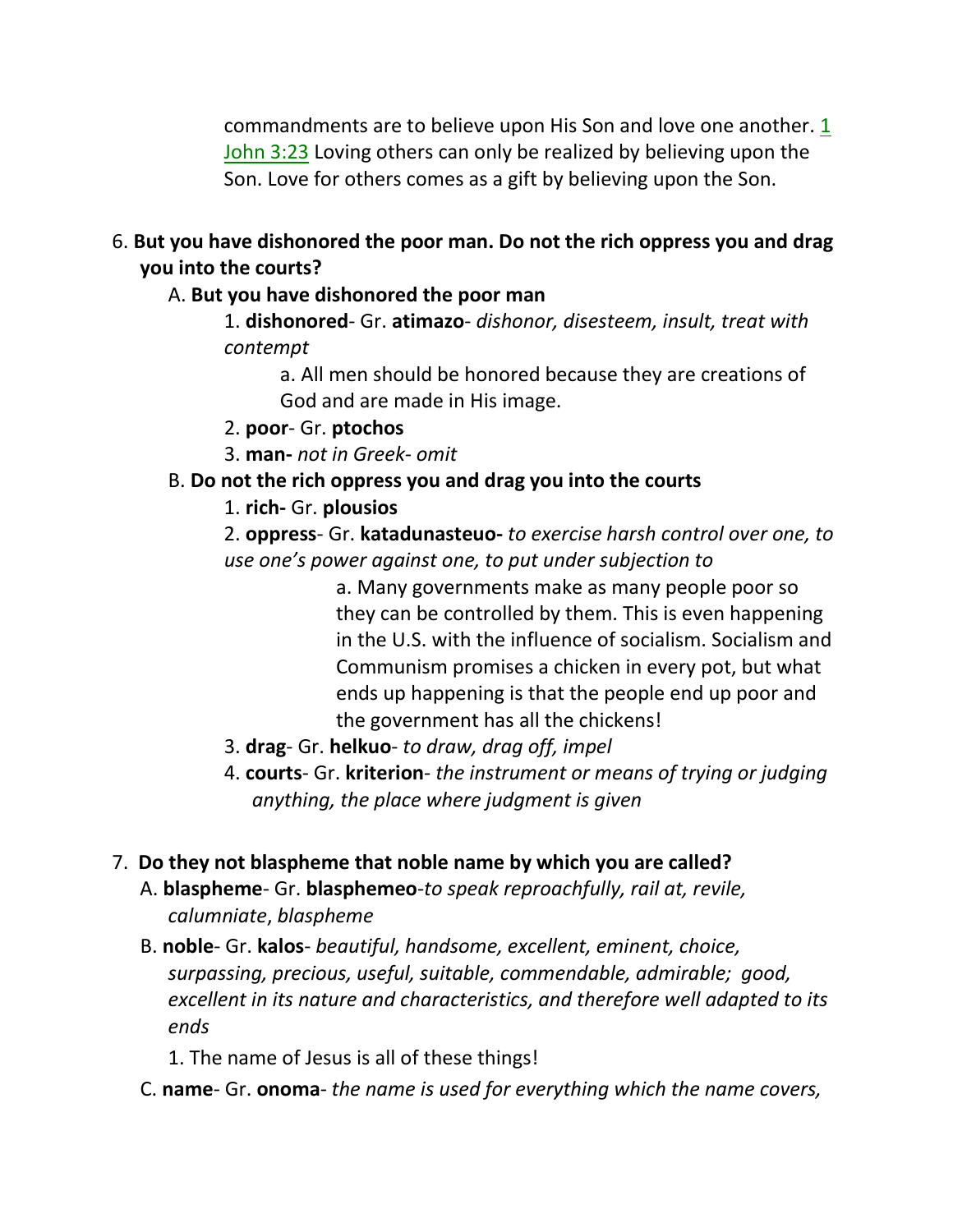*everything the thought or feeling of which is aroused in the mind by mentioning, hearing, remembering, the name, i.e. for one's rank, authority, interests, pleasure, command, excellences, deeds etc.*

- 1. The name of Christ!
- D. **called** Gr. **epikaleomai-** *to put a name upon, to surname*
	- 1. We are called Christians- little christs. Acts 11:26

## 8. **If you really fulfill** *the* **royal law according to the Scripture, "YOU SHALL LOVE YOUR NEIGHBOR AS YOURSELF," you do well;**

#### A. **If you really fulfill the royal law according to the scriptures,**

1. **really**- not in Greek- omit

2. **fulfill**- *to bring to a close, to finish, to end*

3. **royal**- Gr. **basilikos**- *of or belong to a king, kingly, royal, regal; befitting or worthy of a king*

a. This was the law left us by our King- Jesus. It is the law of love. John 3:34, 1 John 3:23

b. This law of love is given by our king, but is also worthy and befitting of kings- us. We are kings and priests. Rev. 1:6, 1 Pet. 2:9, Gal. 6:2

4. **law**- Gr. **nomos**-*a precept or injunction*

#### B. **You shall love you neighbor as yourself**

- 1. **love** Gr. **agapao**
- 2. **neighbor** Gr. **plesion** *according to Christ, any other man irrespective of nation or religion with whom we live or whom we chance to meet*

#### C. **you do well**

- 1. **do** Gr. **poieo**
- 2. **well-** Gr. **kalos** *beautifully, finely, excellently, well, rightly, so that there shall be no room for blame, well, truly excellently, nobly, commendably, honorably,*
	- a. This can't be fulfilled in and by us in our own energies and strength. This is a mere fruit of the Spirit in us manifesting through faith.
- 9. **but if you show partiality, you commit sin, and are convicted by the law as transgressors.**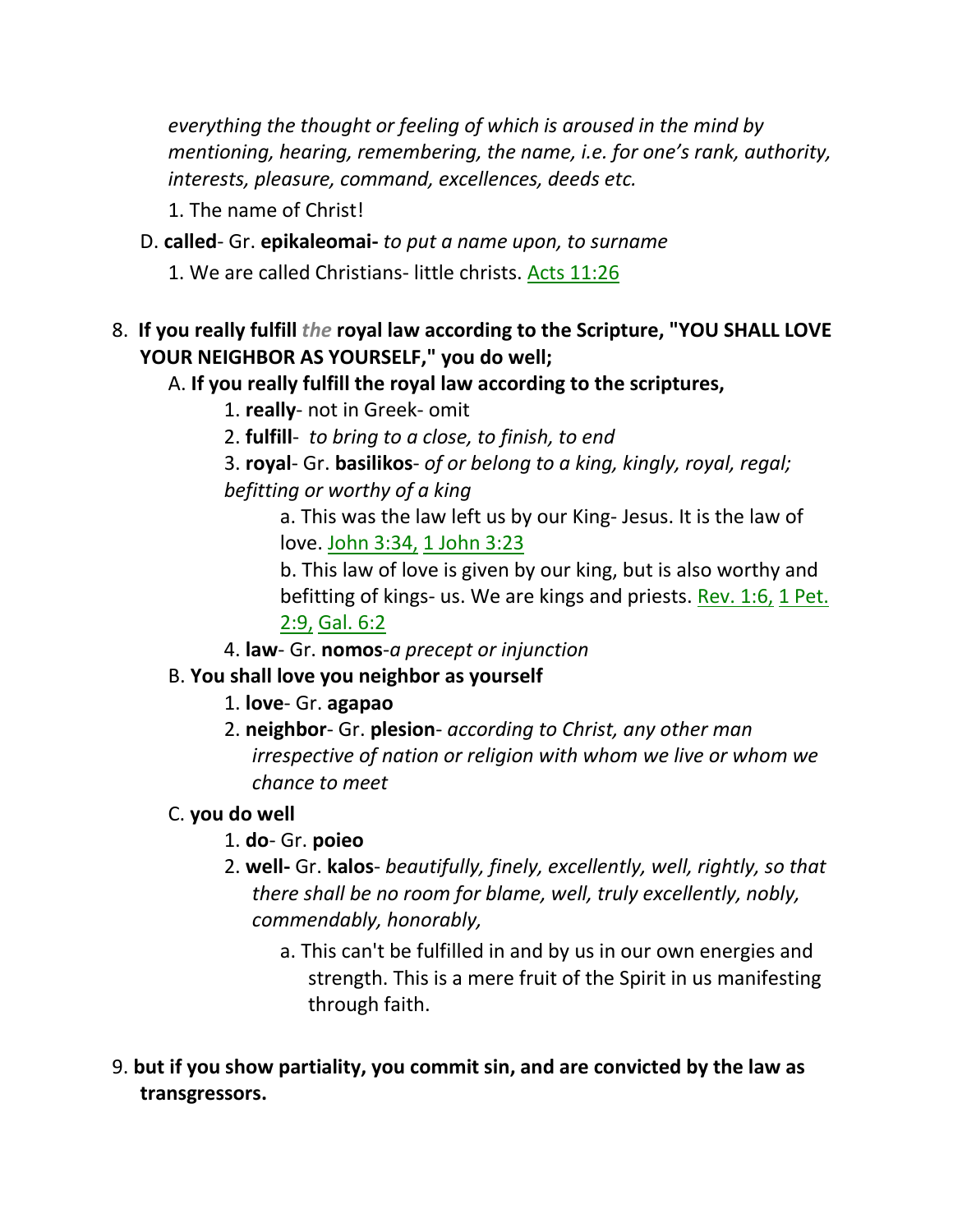- A. **but if you show partiality,**
	- 1. **show partiality** Gr. **prosopolepteo** *to accept the face of someone, favor an individual*
- B. **you commit sin,**
	- 1. **commit sin** Gr. **ergazomai hamartia** *work sin*
- C. **and are convicted by the law as transgressors.**
	- 1. **convicted-** Gr. **elegcho** *to convict, refute, confute by conviction to bring to the light, to expose*
	- 2. **law** Gr. **nomos**
		- a. The Law forbid partiality. Lev. 19:15
	- 3. **transgressors** Gr. **parabates-** *a violator, transgressor, law breaker*
		- a. He who commits sin transgresses the Law- 1 John 3:4
- 10. **For whoever shall keep the whole law, and yet stumble in one** *point,* **he is guilty of all.** 
	- A. **For whoever shall keep the whole law**,
		- 1. **whoever**
			- a. This is universal and applies to all.
		- 2. **keep** Gr. **tereo** *to attend to carefully, take care of, to guard*
		- 3. **whole law** Gr. **holos nomos**
	- B. **and yet stumble in one point,**
		- 1. **stumble** Gr. **ptaio** *to stumble to err, make a mistake, to sin*
		- 2. **one point** Gr. **heis** *one; omit point- not in Greek*
			- a. There are 613 commands of the Law. They are seen as one unit.
			- b. A mosaic is many pieces that make up one picture. The Mosaic law is a mosaic! 613 individual commands make up the one unit of Law. If you break one all of it is broken!
	- C. **he is guilty of all**
		- 1. **guilty** Gr. **enochos** *bound, under obligation, subject to, liable, guilty of anything*
		- 2. **of all**
			- a. If you break on commandment you break the whole Law as it is a unit. Deut. 27:26, Gal. 3:10
			- b. The penalty for breaking the Law is death. This is why God instituted animal sacrifices right after he gave the Law. Exodus 20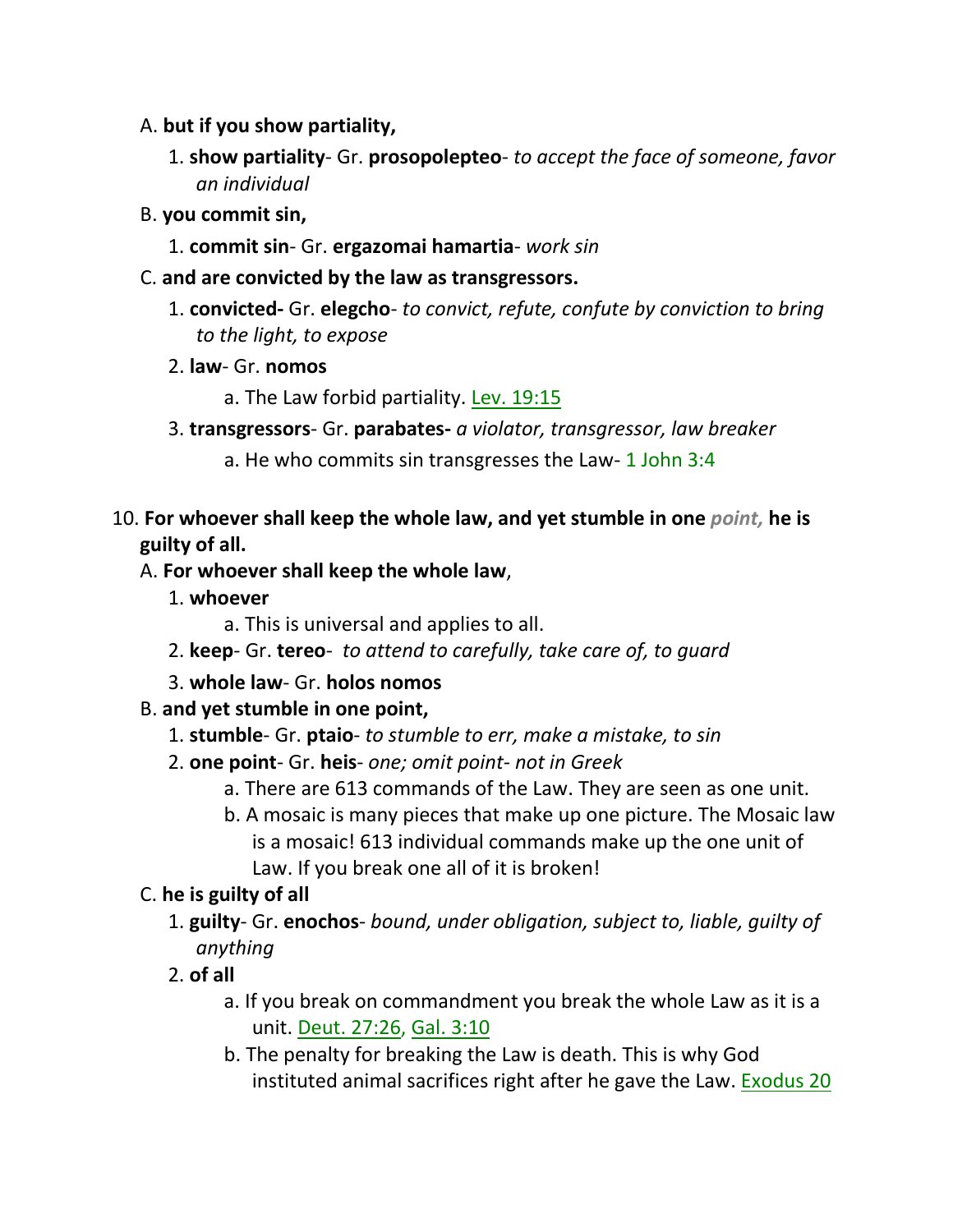11. **For He who said, "DO NOT COMMIT ADULTERY," also said, "DO NOT MURDER." Now if you do not commit adultery, but you do murder, you have become a transgressor of the law.** 

## A. **For He who said,**

1. The Lord said this

## B. **Do not commit adultery**

## 1. **commit adultery**- Gr. **moicheuo**

a. This is not just physical adultery but lust in the heart. Matt.

## 5:27-28

## C. **Do not murder**

## 1. **murder**- Gr. **phoneuo**- *to commit murder*

a. There is a difference between killing and murder. There is a time to kill. Ecc. 3:3 This would be during righteous war, capital punishment, and self-defense. There is never a time to murder. Those who misinterpret scripture will take the admonition in the KJV against *killing* and advocate civil disobedience and draft dodging. The real admonition of scripture is against *murder*- shedding innocent blood. There is a time to shed guilty blood. There is a righteous war. God had Israel wage righteous war in the OT and even Jesus himself will wage righteous war when He returns! Rev. 19:11

b. To be angry at your brother in your heart unjustly or to hate someone is to murder them in your heart. Matt. 5:21-22

# D. **Now if you do not commit adultery, but you do murder, you have become a transgressor of the law.**

## 1. **commit adultery**

a. Many who are proud they don't do certain sins, but they indulge in others. They judge those who do certain sins, but excuse their sins that are in different areas.

## 2. **murder**- Gr. **phoneuo**

- 3. **transgressor-** Gr. **parabates**
- 4. **law** Gr. **nomos**

## 12. **So speak and so do as those who will be judged by the law of liberty.**

- A. **speak-** Gr. **laleo**
- B. **do** Gr. **poieo**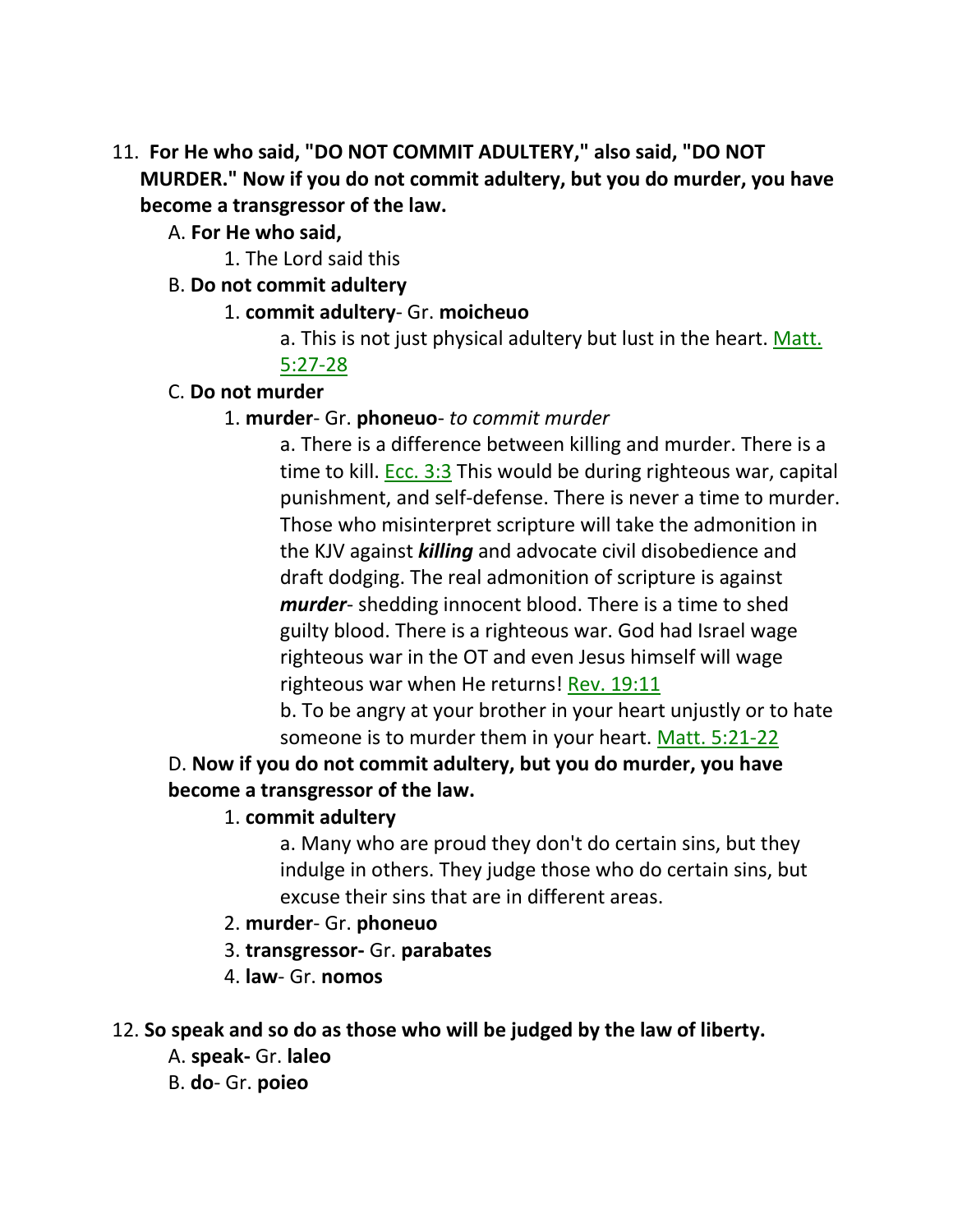1. Our speaking and doing should line up with each other and balance out.

- C. **judged** Gr. **krino** *to separate, put asunder, to pick out, select, choose, to be of opinion, deem, think, to be of opinion, to determine, resolve, decree, to judge, to rule, govern*
	- 1. There awaits a judgment day for all humans. Believers will be judged at the Judgement Seat of Christ and unbelievers at the Great White Throne judgment.

### D. **law**- Gr. **nomos**

## E. **liberty**- Gr. Gr. **eleutheria**- *freedom*

1. This is the law of love.

2. We need to treat others with the mercy we want to be treated and judged by. James 2:13

## 13. **For judgment is without mercy to the one who has shown no mercy. Mercy triumphs over judgment.**

## A. **For judgment is without mercy to the one who has shown no mercy.**

1. **judgment**-Gr. **krisis**

a. We have a tendency to judge because we were made in God's image. God is the Judge. We are also called to judge but it is to judge fruit and between truth and falsehood. We are not called to judge the hearts of others.

## 2. **without mercy**- Gr. **anileos**

## 3. **shown**- Gr. **poieo-** *to make or do*

## 4. **mercy**- Gr. **eleos**

a. This should make us be very leery of judging other people!

## B. **Mercy triumphs over judgment**

## 1. **mercy**- Gr. **eleos**

2. **triumphs over-** Gr. **katakauchaomai-** *to glory against, to exult over, to boast one's self*

3. **judgment**- Gr. **krisis**

a. God's mercy towards us triumphs over God's judgment that was poured out on Jesus in our behalf. 1 John 4:17-18 b. Jesus has saved us from wrath! Rom. 5:9

## 14. **What** *does it* **profit, my brethren, if someone says he has faith but does not have works? Can faith save him?**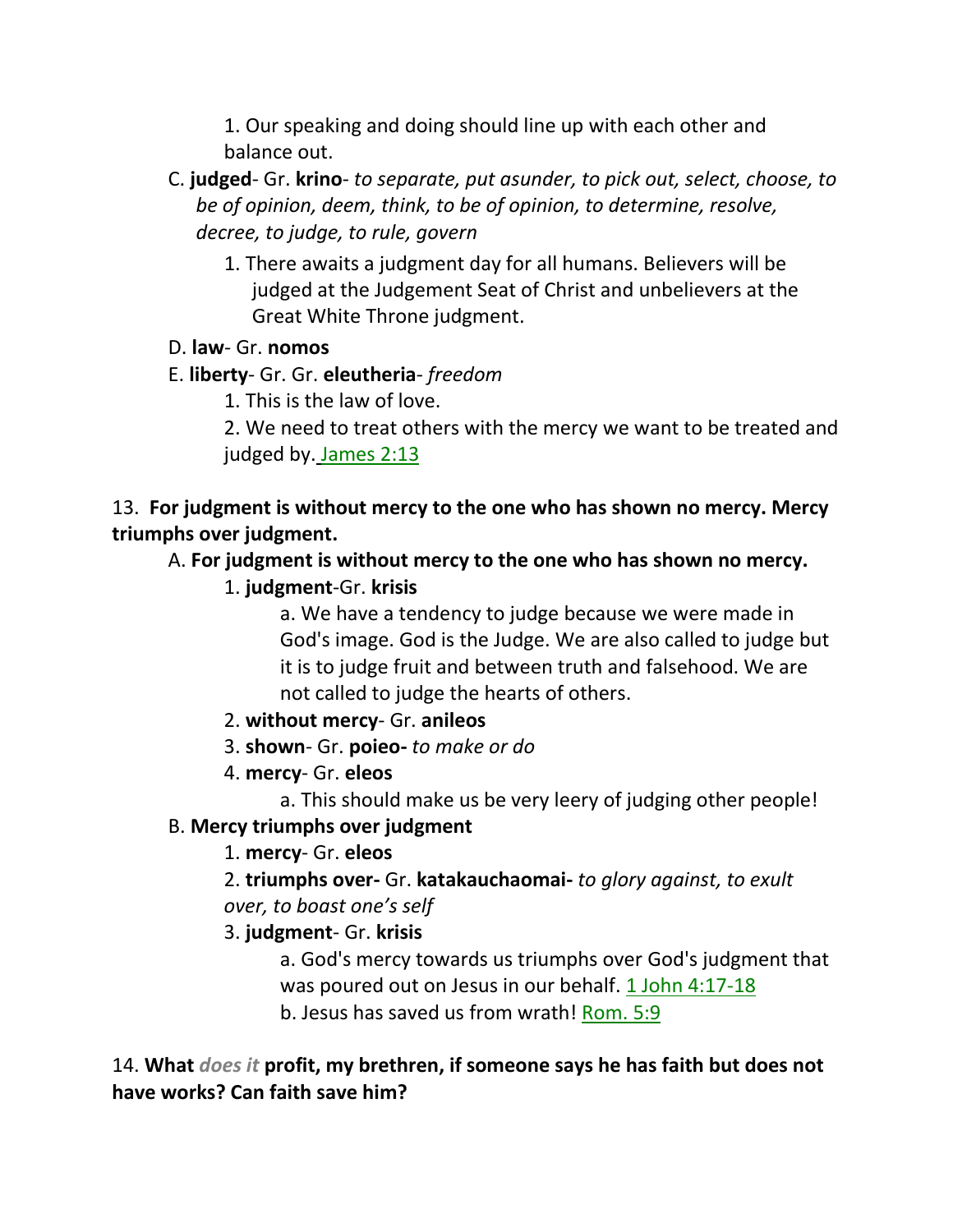### A. **What does it profit,**

1. **profit-** Gr. **ophelos**- *advantage, profit*

a. James is focusing on living out your salvation and it being helpful to others. Here we see that having the new birth and being justified in the eyes of God does not necessarily profit others. It is when we release our faith by our works that it will profit others.

### B. **my brethren,**

1. **brethren**- Gr. **adelphos-** *sharing the same womb*

## C. **if someone says he has faith but does not have works**

1. **faith**- Gr. **pistis**- *firm persuasion*

- 2. **works** Gr. **ergon**
- D. **can faith save him**
	- 1. **faith** Gr. **pistis** *firm persuasion*

a. We are saved by faith alone, but not by a faith that is alone. True bible faith has corresponding actions connected to it.

2. **save**- Gr. **sozo**- *to save, that is, deliver or protect (literally or figuratively): - heal, preserve*

a. A man born lame in the city of Lystra had faith to be healed but was not healed until he acted on his faith and stood up. Acts 14:8-10

## 15. **If a brother or sister is naked and destitute of daily food,**

- A. **brother** Gr. **adelphos**
- B. **sister** Gr. **adelphe**
- C. **naked** Gr. **gumnos** *nude*

1. This would be more shocking for the sister than the brother to be in this state.

D. **destitute**- Gr. **leipo**- *leave behind, forsake, be inferior, to be destitute of, to lack, to fail*

E. **daily food**- Gr. **ephemeros trophe**- *nourishment for the day*

1. There are many that are well clothed in this country but do not have daily food.

2. Jesus said when you take care of people with these two conditions you do it unto Him. Matt. 25:35-40

## 16. **and one of you says to them, "Depart in peace, be warmed and filled," but**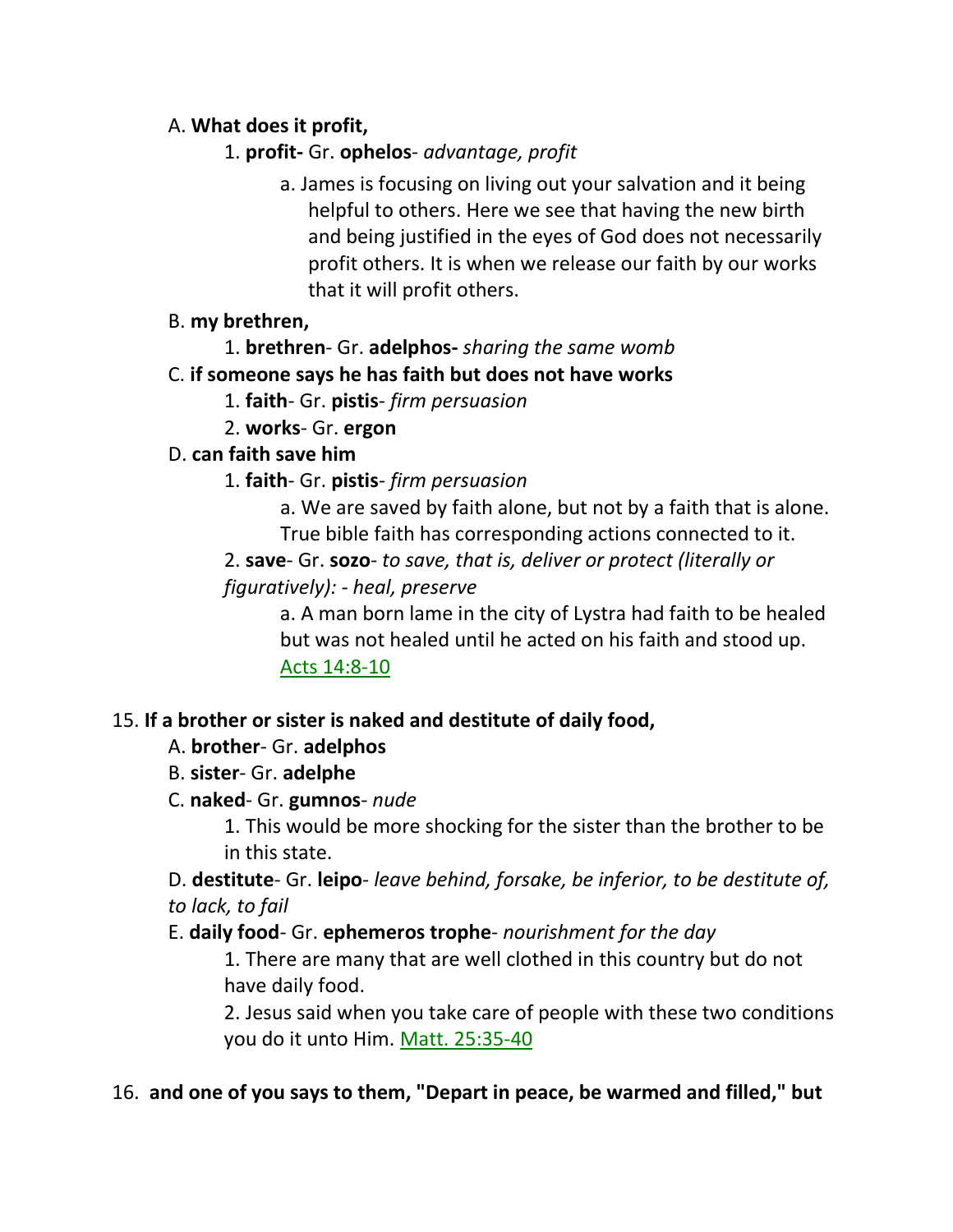**you do not give them the things which are needed for the body, what** *does it* **profit?**

#### A. **and one of you says to them,**

1. one of you- *believers*

- B. **Depart in peace,**
	- 1. **depart-** Gr. **hupago-** *to withdraw one's self, to go away, depart*
	- 2. **peace** Gr. **eirene** *security, safety, prosperity, felicity*

## C. **be warmed and filled,**

- 1. **warmed-** Gr. **thermaino** *to heat*
- 2. **filled** Gr. **chortazo** *satisfy with food, to fatten*
	- a. Speaking good over others is vital, but then giving that good is just as vital.

## D. **but you do not give them the things which are needed for the body,**

1. **give**- Gr. **didomi**

a. God not only speaks good over us but he also gives good to us.

2. **needed**- Gr. **epitedeios-** *fit, suitable, convenient, advantageous, needful, especially of the necessities of life*

3. **body**- Gr. **soma**

#### E. **what does it profit**

1. **profit**- Gr. **ophelos-** *advantage, profit*

## 17. **Thus also faith by itself, if it does not have works, is dead.**

## A. **Thus also faith by itself,**

1. **faith**- Gr. **pistis**

## 2. **by itself**

- a. Bible faith does not exist alone. It is accompanied by words and actions.
- b. Jesus said those who believe and are baptized will be saved. He who does not believe will be damned. Believing is what brings us salvation, but bible faith is not alone. It is accompanied by actionsi.e. baptism.

## B. **if it does not have works,**

#### 1. **works**- Gr. **ergon**

a. There are works of the Law. These are dead works. Heb. 6:1, Heb. 9:14 There are works of faith. These are prompted and directed by faith.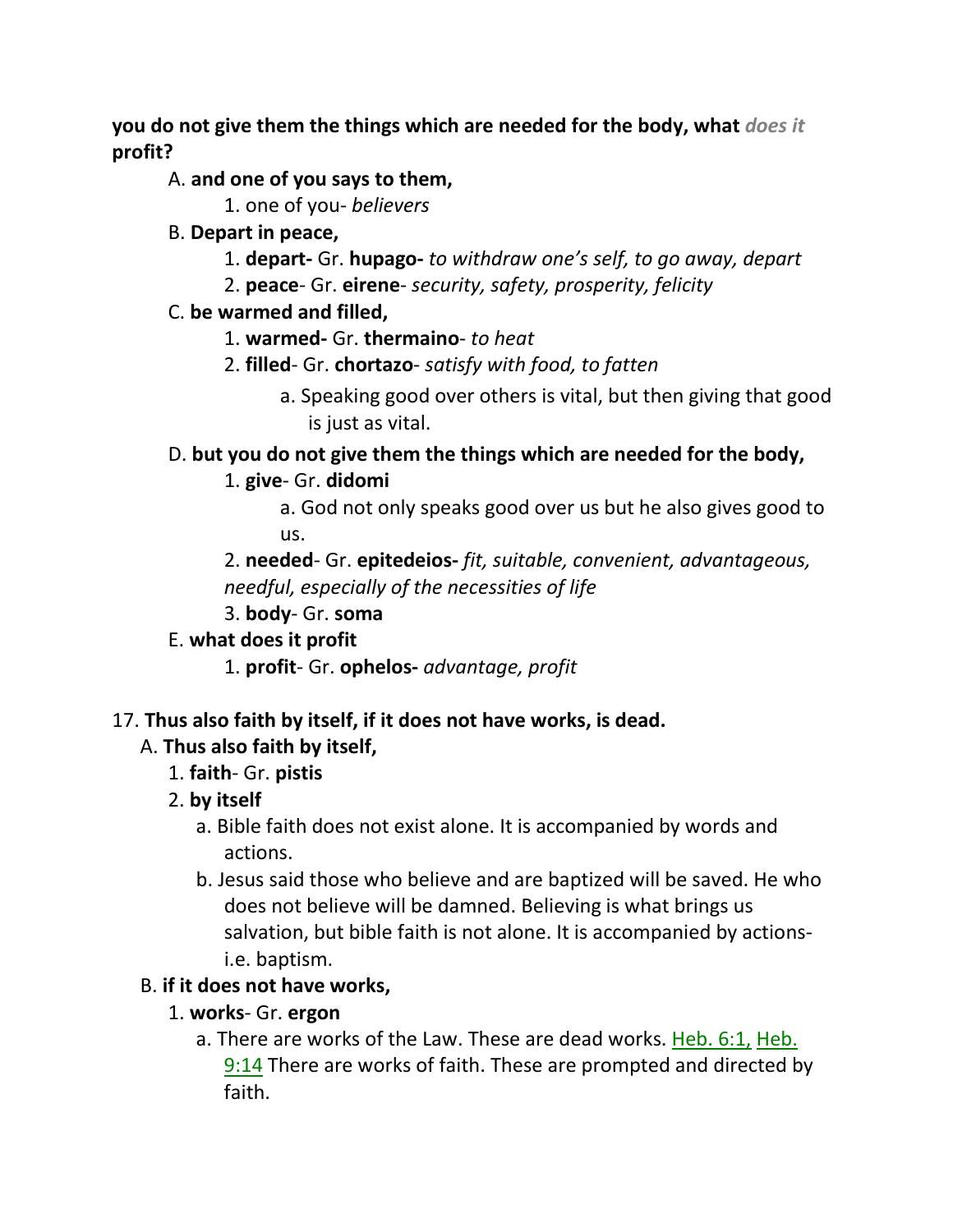## C. **is dead**

- 1. **dead** Gr. **nekros**
	- a. Death in the bible is not an extinction. It is a separation. At physical death the spirit/soul separates from the body. To us someone who dies ceases to be but that is not the case. They are very much alive either in heaven or hell. In spiritual death the human spirit is separated from the life of God. Dead faith is where faith is separated from the natural world and does not influence it. Faith in in the spirit. It has to be released into the natural realm by words and actions.
	- b. The impotent man in Lystra had dead faith until it became living faith by his acting on his faith. Acts 14:8-9
	- c. Dead faith can't help you in the natural. James 2:17, 20, 26
- 18. **But someone will say, "You have faith, and I have works." Show me your faith without your works, and I will show you my faith by my works.**

## A. **But someone will say,**

1. There is always someone who will say something against what you say. Someone always has a but to interject.

## B. **you have faith,**

- 1. **faith** Gr. **pistis** *firm persuasion*
- C. **and I have works**
	- 1. **works** Gr. **ergon**
- D. **show me your faith without your works,**
	- 1. **show** Gr. **deiknuo** *expose to the eyes, to give evidence or proof of a thing*
		- a. Some have said that James contradicts Paul. James is not speaking in his epistle of our vertical relationship with God, but our horizontal relationships with people. They can't see our righteous spirit. They can only we our righteous actions. James focuses on our faith being profitable for others. Here the world must see our faith in our actions as a testimony to them.
	- 2. **faith** Gr. **pistis**
	- 3. **works** Gr. **ergon**

# E. **and I will show you my faith by my works**

- 1. **show**-Gr. **deiknuo**
	- a. The world needs show and tell, not just tell!
	- b. Both faith and wisdom are shown by actions. James 3:13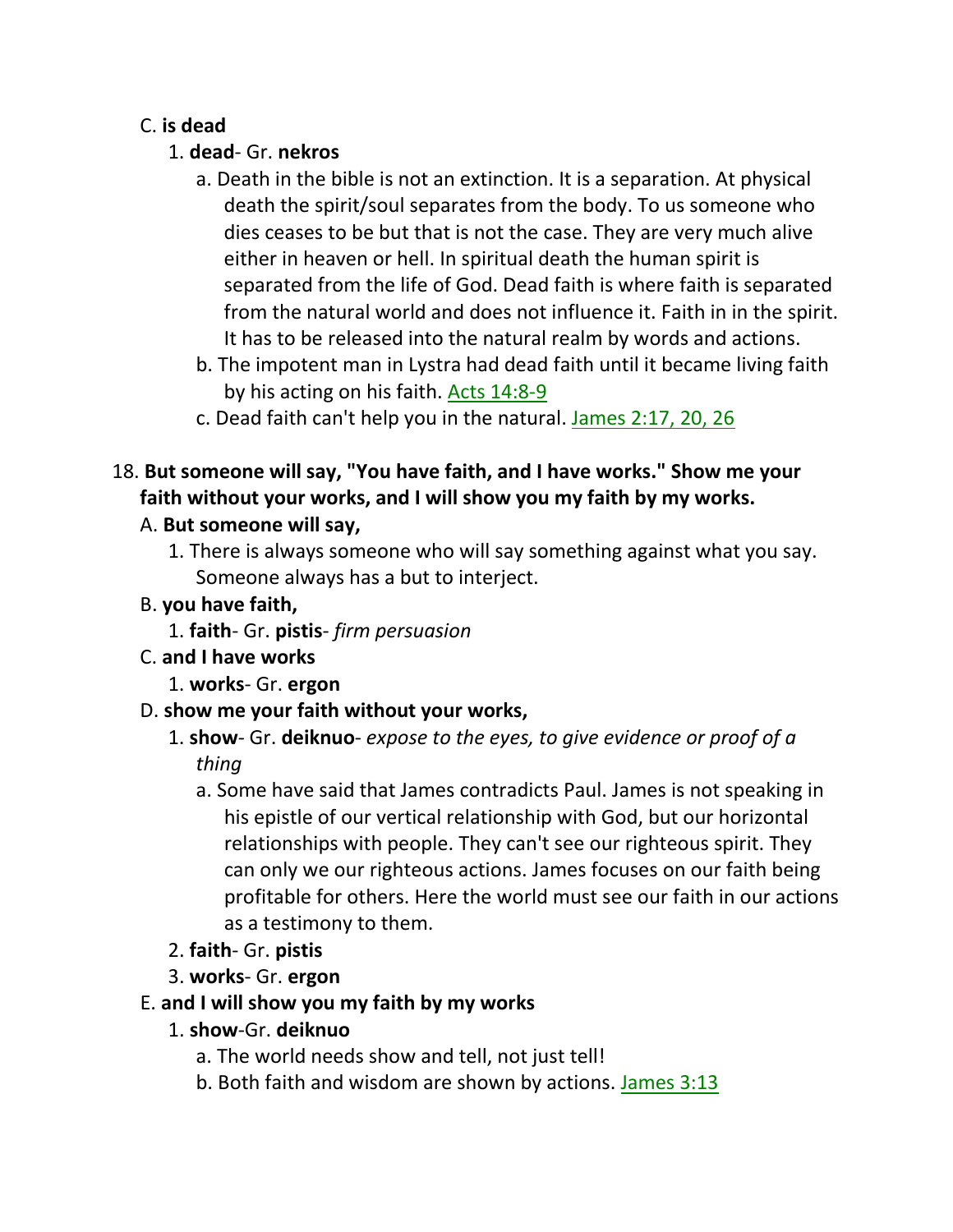- 2. **faith** Gr. **pistis**
- 3. **works** Gr. **ergon**
- 19. **You believe that there is one God. You do well. Even the demons believe and tremble!**

### A. **You believe that there is one God**

- 1. **believe** Gr. **pisteuo**
- 2. **God** Gr. **theos**
	- a. Christianity believes in one God in three persons- Father, Son, and Holy Spirit.
	- b. Islam does not believe God has a son, so they do not worship the same God we do, even though they say we do.

## B. **You do well**

### 1. **do well**- Gr. **poieo kalos**

- a. Notice here that believing is equated with doing well.
- b. Someone asked Jesus what they must do to do the works of God. He said to believe upon Him. John 6:28-29
- c. It is recorded about Abel that his works were righteousness, but all we see of him is his faith in the Lord and the blood sacrifice. 1 John 3:12

## C. **Even the demons believe**

## 1. **demons**- Gr. **daimonion**

- a. Demons and fallen angels are not the same. Nothing is said about the origin of demons. Some say they are dispossessed spirits from a pre-Adamite age. Demons seek a body to inhabit and angels do not have a need to do this. Demons are lower ranking spiritual beings in Satan's kingdom. They do the dirty work!
- b. Demons would regularly acknowledge Jesus as the Holy One of God. Mark 1:24, Luke 4:34

## 2. **believe**- Gr. **pistueo**

## D. **and tremble**

- 1. **tremble** Gr. **phrisso-** *to bristle, stiffen stand up, to shudder, to be struck with extreme fear, to be horrified*
	- a. Bible faith is trust. This brings peace. The believing of demons do not have trust in God and results in terror of God.
- 20. **But do you want to know, O foolish man, that faith without works is dead?** A. **But do you want to know**,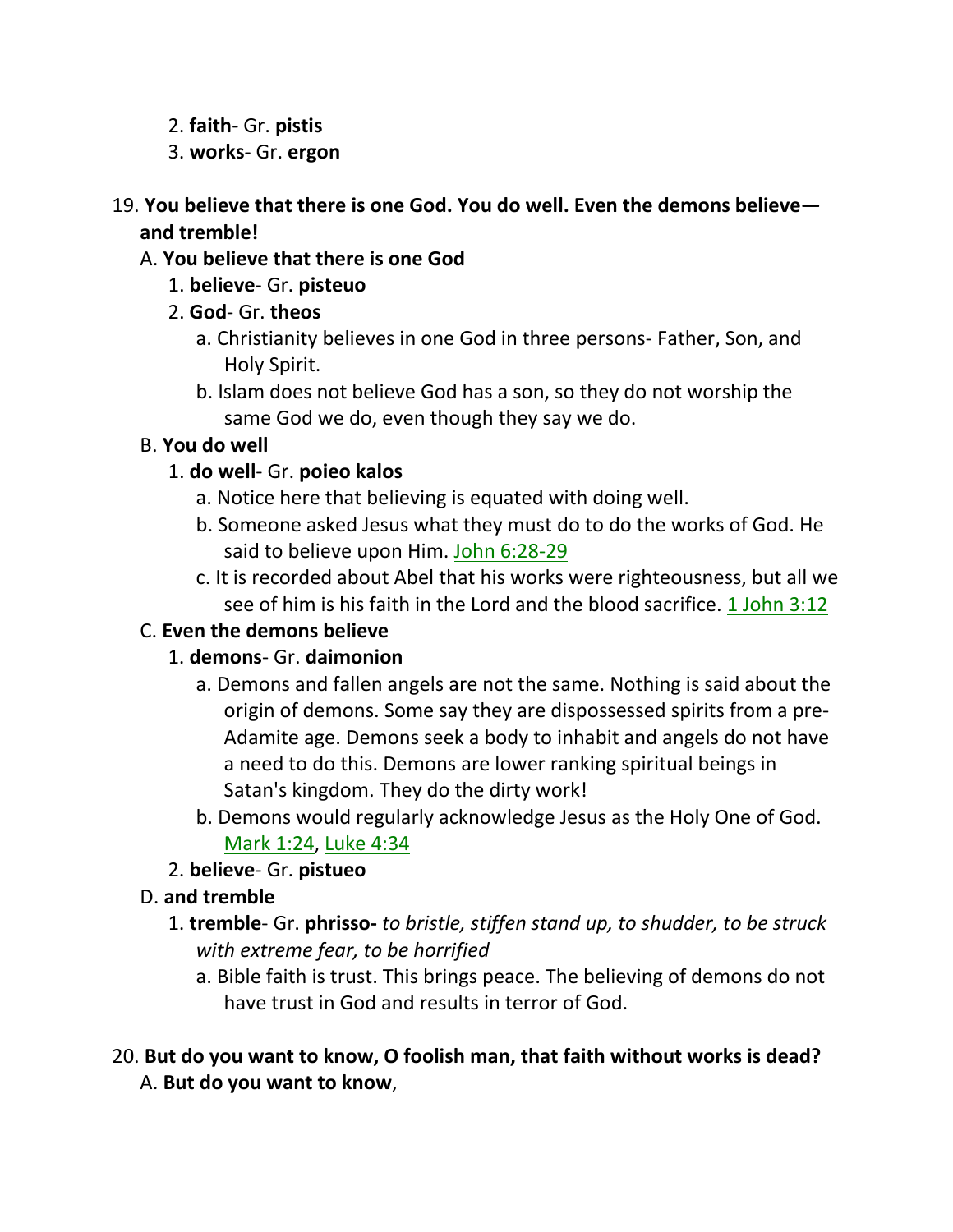- 1. **know** Gr. **ginosko** *to generally know or to know by relationship*
	- a. The biggest problem in the body of Christ is ignorance whether it is due to lack of knowledge or willful ignorance.

# B. **O foolish man**,

- 1. **foolish**-Gr. **kenos** *empty, vain, devoid of truth*
	- a. A person who claims to have faith but does not have corresponding actions is an empty person. They are devoid of truth. They claim to be full but are just full of it- hot air.
	- b. It is foolish to move over into legalism and it is foolish not to act on your faith. Gal. 3:1, 3:3

## 2. **man**- Gr. **anthropos**

## C. **that faith without works is dead**

- 1. **faith** Gr. **pistis**
- 2. **works** Gr. **ergon**
- 3. **dead** Gr. **nekros**
	- a. This statement is made three times in this chapter. This is the testimony of the triune God to this fact.

## 21. **Was not Abraham our father justified by works when he offered Isaac his son on the altar?**

- A. **Abraham** *means Father of a multitude*
- B. **father** Gr. **pater** *generator or male ancestor, the originator and transmitter of anything one who has infused his own spirit into others, who actuates and governs their minds*
- C. **justified** Gr. **dikaioo-** *to render righteous or such he ought to be, to show, exhibit, evince, one to be righteous, such as he is and wishes himself to be considered*
	- 1. We are seen and treated by God just as we have never sinned.
	- 2. Through the blood and new birth we are now just as we ought to be in God's eyes. He does not have eye problems by the way!
	- 3. Some have said that James contradicts Paul and that James should not be in the Bible. Martin Luther was such a person. He called the book of James "an epistle of straw."
	- 4. James does not contradict Paul. Paul spoke of justification of the believer in the eyes of God. That deals with faith in the heart. Rom. 10:9-10 James is speaking of justification that can be seen in the natural realm before people. He was seen as justified in the eyes of Isaac and the men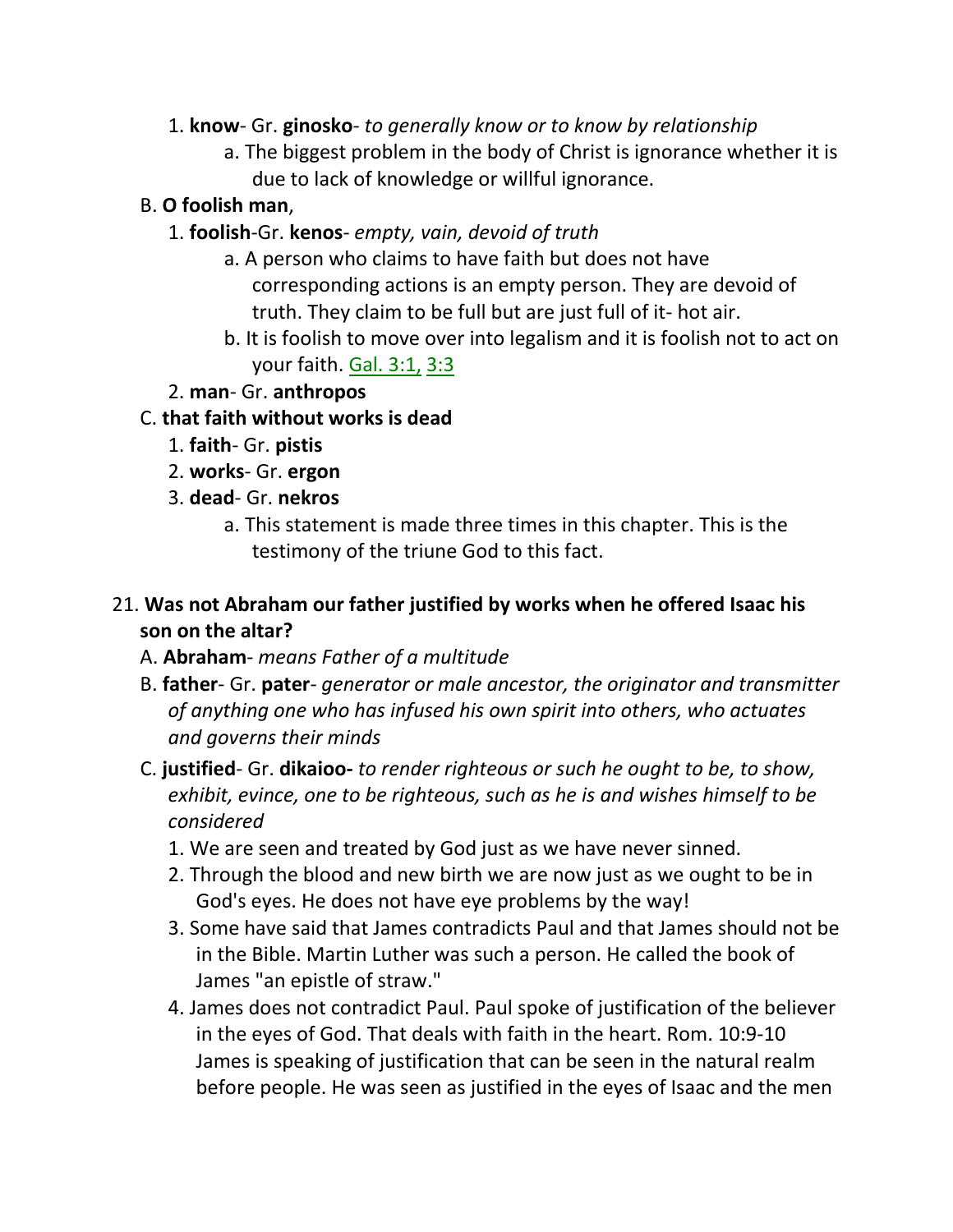that accompanied him who he told to wait and he and the boy would return. Gen. 22:5 God sees our heart, but people can only see our righteousness by our works that proceed from our faith.

5. The only way you can be justified in God's eyes is by faith. This is speaks of our vertical relationship with God. However, the only way we can be justified in the eyes of people is by our words and actions. Mark 12:37, James 2:21

## D. **works**- Gr. **ergon**

## E. **offered**- Gr. **anaphero**- *to carry or bear up*

- 1. What is offered is given willingly. An offering is not forced. God never forces anyone. That is why Universalism is a false teaching.
- F. **Isaac** Gr. *means laughter*
	- 1. Sometimes we need to offer laughter on the altar and give a sacrifice of praise and laugh at the devil by faith.
- G. **son** Gr. **huios** *mature son*
	- 1. Isaac was not a small child at this time. He was a grown man or in his late teens. This shows that Isaac had faith as well. He could have fought his father or ran away easily.

## H. **altar**- Gr. **thusiasterion**

- 1. This is a type of the cross.
- 2. Abraham and Isaac went up Mt. Moriah and Isaac carried the wood on his back. Gen. 22:6 This is a type of the cross.

## 22. **Do you see that faith was working together with his works, and by works faith was made perfect?**

## A. **Do you see that faith was working together with his works,**

- 1. **faith** Gr. **pistis**
- 2. **working together** Gr. **sunergeo**
	- a. Faith and works work together. Works without faith does not work with God! But faith without works doesn't work for others. Faith working with works work for God and for others!
- 3. **works** Gr. **ergon**

## B. **and by works faith was made perfect**

- 1. **works**-Gr. **ergon**
- 2. **faith** Gr. **pistis**
- 3. **perfect** Gr. **teleioo** *to make perfect, complete, to carry through completely, to accomplish, finish, bring to an end, add what is yet*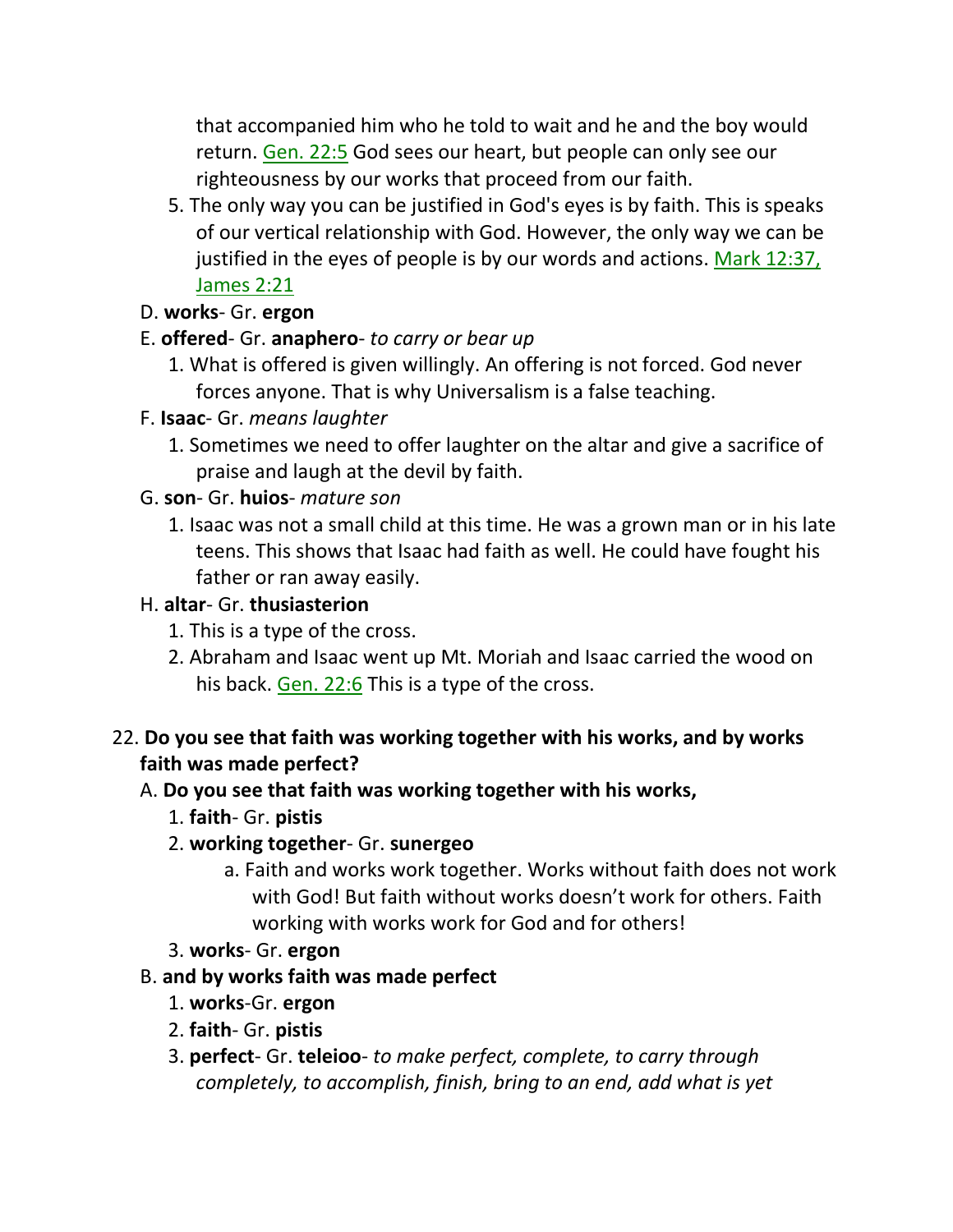*wanting in order to render a thing full, to bring to the end (goal) proposed, bring to a close or fulfilment by event*

- a. Abraham was promised a seed in Genesis 12. Abraham believed upon the Lord [Jesus- the coming Seed]. God saw faith in his heart and he was declared righteous by God. It was not until Gen. 22 that Abraham took Isaac to Mt. Moriah. In Hebrews we see that he knew that Isaac would be raised from the dead because he knew God had said to him "through Isaac your seed would be called". Abraham's faith moved from his heart to the surface of his actions for all of us to see. This is the end goal of our faith. It is not for God to see it but for all to see it as a testimony to them. His faith was brought to a fulfilment by the event of offering Isaac.
- b. Faith and love both can be perfected. James 2:22, 1 John 4:18 They both are perfected by coming out from our heart to the surface of our actions with others.

## 23. **And the Scripture was fulfilled which says, "ABRAHAM BELIEVED GOD, AND IT WAS ACCOUNTED TO HIM FOR RIGHTEOUSNESS." And he was called the friend of God.**

## A. **And the Scripture was fulfilled which says,**

- 1. **Scripture** Gr. **graphe** *the writings*
- 2. **fulfilled** Gr. **pleroo** *to render full, i.e. to complete*
- 3. **says** Gr. **lego** *to speak*
	- a. The Scripture will speak to you if you are listening!

## B. **Abraham believed God**,

- 1. **Abraham** *means father of a multitude*
- 2. **believed** Gr. **pisteuo** *to have firm reliance, exercise trust*
- 3. **God-** Gr. **theos**

## C. **and it was accounted to him for righteousness**

- 1. **accounted** Gr. **logizomai-** *to reckon, count, compute, calculate, count over, to take into account, to suppose, deem, judge*
	- a. In the OT people were only accounted as righteous. Righteousness was imputed to Abraham. It was not until Jesus died and rose again that believers were not only accounted as righteous but were made righteous in their spirit. Rom. 4:24, Eph. 4:24 In the NT we are made the righteousness of God in Christ Jesus! 2 Cor. 5:21
- 2. **righteousness** Gr. **dikaiosune** *state of him who is as he ought to be,*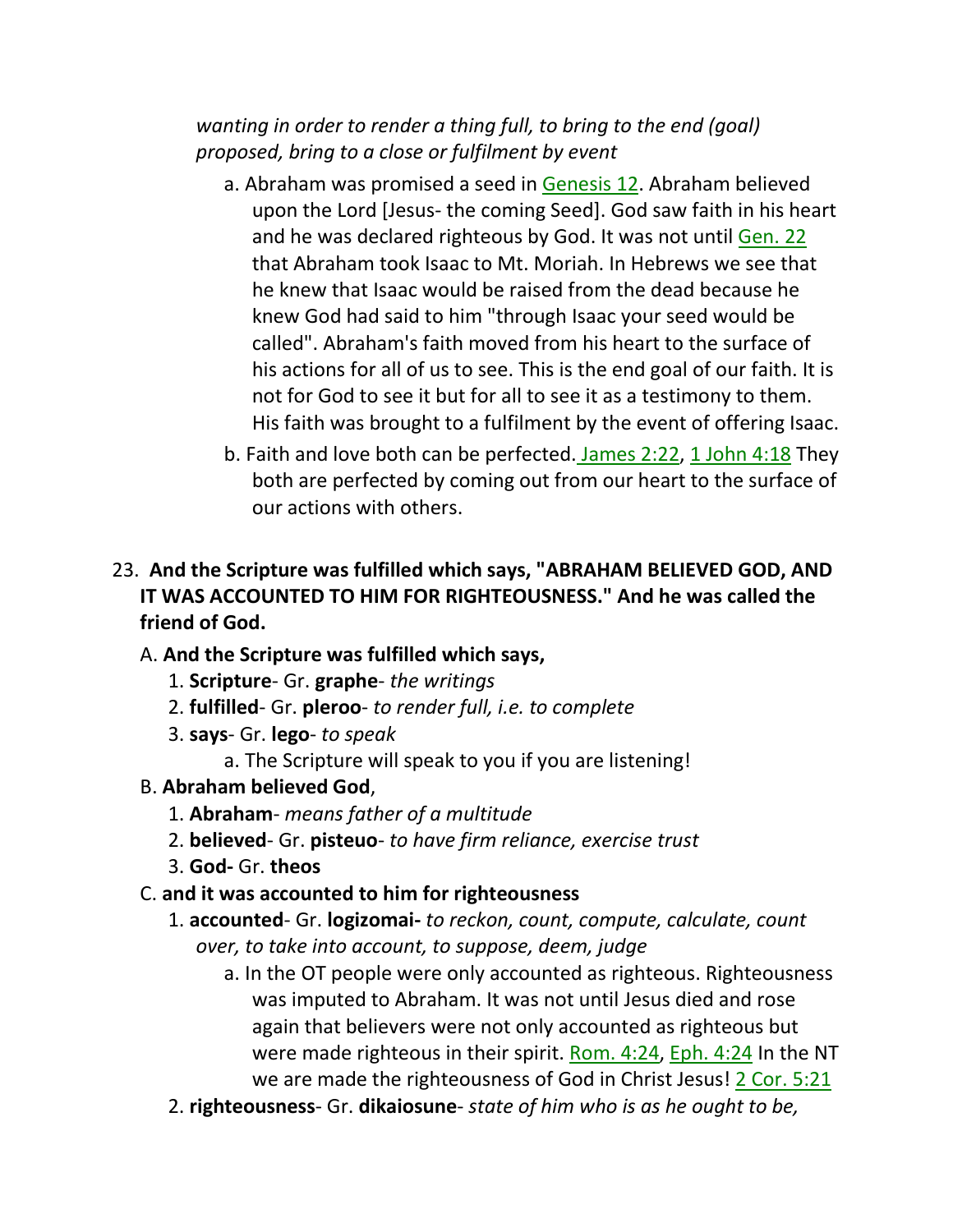*righteousness, the condition acceptable to God*

- a. We must take it by faith that in God's eyes we are just as we ought to be. If we cast our eyes upon our past or our performance, we will scoff and disagree and say we are dirty rotten sinners.
- b. We are made righteous in our reborn spirit. We must look in the mirror of the Word to see what we are in our spirit. We must take it by faith.
- c. This verse is in Genesis 12 before he had a child. This scripture was fulfilled in offering Isaac in Gen. 22. Abraham offered Isaac believing he would be raised from the dead. Again his faith that was in his heart was manifested in his actions for all to see. In this way the scripture was fulfilled and his faith was perfected and accomplished the goal God wanted it to.

# D. **and he was called the friend of God.**

- 1. **called** Gr. **kaleo**
- 2. **friend** Gr. **philos**
	- a. Abraham is called the friend of God three times in scripture- 2 Chron. 20:7, Isa. 41:8, James 2:23
	- b. No religion in the world would ever offer that friendship with God could be a remote possibility. In the NT all believers are not only children of God but are friends of God. John 15:15
	- c. We enter friendship with God by our faith in Christ and walking in faith in God. Walking in faith is walking in agreement with God. Two can't walk together unless they be agreed. Amos 3:3 God can't walk with us in our deception, but we can walk with God in His truth as Enoch and Noah did in the OT!

## 3. **God**- Gr. **theos**

a. Believed God, friend of God. That is the order!

## 24. **You see then that a man is justified by works, and not by faith only.**

## A. **see**- Gr. **horao**

- 1. This section of scripture is not speaking of our unseen vertical relationship with God in our heart, but the seen relationship with the world around us. Notice the words repeatedly used in this chapter: *profit, show, see*
- B. **man** Gr. **anthropos**
- C. **justified** Gr. **dikaioo** *declared to be as you ought to be*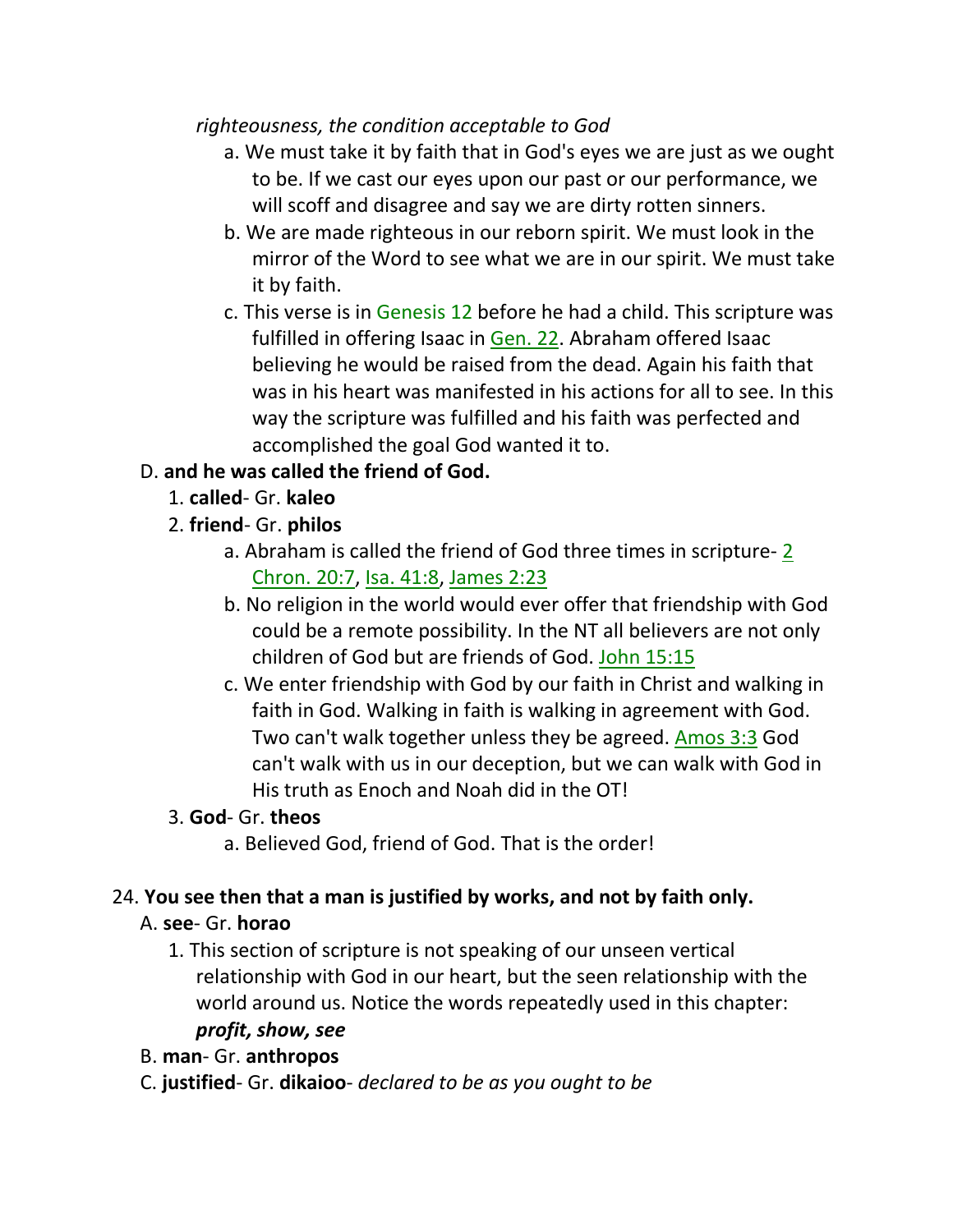#### D. **works**- Gr. **ergon**

1. The word "works" is used 12 times in this chapter.

## E. **faith**- Gr. **pistis**

1. The word "faith" is used 13 times in this chapter. Faith and works go together! Of the two however, faith is more vital.

## F. **only-** Gr. **monon**

# 25. **Likewise, was not Rahab the harlot also justified by works when she received the messengers and sent** *them* **out another way?**

## A. **Likewise,**

- 1. Just like Abraham who had acted upon a word given many years earlier, so Rahab now acted to save the messengers based upon what she had heard 40 years earlier when Israel crossed the dead sea. She told them how the hearts of them all melted hearing about the Red Sea. She had believed in Jehovah 40 years before, but now acted upon that faith. Her faith was seen by those around her.
- 2. Many of you that are reading this will be called to act upon a faith that has been in your heart for years. The time to release that faith into action is coming soon!

## B. **was not Rahab the harlot also justified by works when she received the messengers and sent them out another way?**

- 1. **Rahab** *means wide*
	- a. Her doors and her heart were wide open.
- 2. **harlot** Gr. **porne** *a woman who sells her body for sexual uses, a prostitute, any woman indulging in unlawful sexual intercourse, whether for gain or for lust*
	- a. Some try to say this means she was merely an inn-keeper. No, she was a prostitute.
	- b. I bet she does not like it that people are still calling her a harlot! She is not a harlot anymore!
- 3. **justified** Gr. **dikaioo** *to be declared as one ought to be*
	- a. She was justified in the eyes of those around her as a testimony to them.
- 4. **works** Gr. **ergon**
- 5. **received** Gr. **hupodechomai** *to welcome under one's roof*
	- a. Some say the messengers had come to her house for her services. This is possible but not probable.